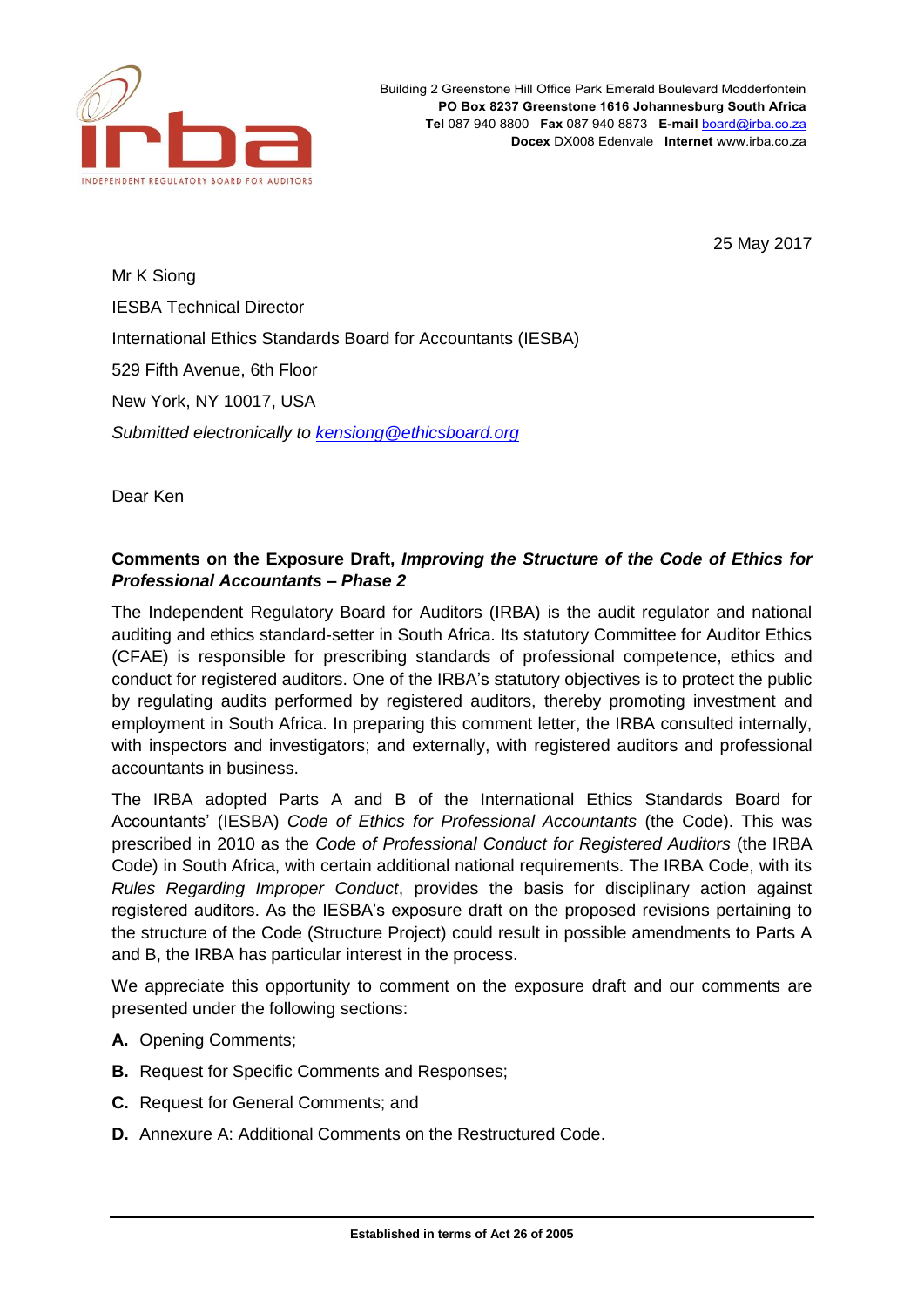We have also enclosed a copy of the IRBA comment letter on the IESBA's Safeguards Phase 2 project, which includes comments relevant to the Structure Project.

If you have any questions or would like to discuss any specific comments, please contact:

- Imran Vanker on +27 87 940 8838 or at [ivanker@irba.co.za.](mailto:ivanker@irba.co.za)
- Saadiya Adam on +27 87 940 8870 or at [sadam@irba.co.za.](mailto:sadam@irba.co.za)

Yours faithfully,

*Signed electronically*

**Imran Vanker Saadiya Adam**

**Director: Standards Professional Manager: Ethics**

Encl.

IRBA comment letter to the IESBA dated 25 April 2017, on the Safeguards Phase 2 project

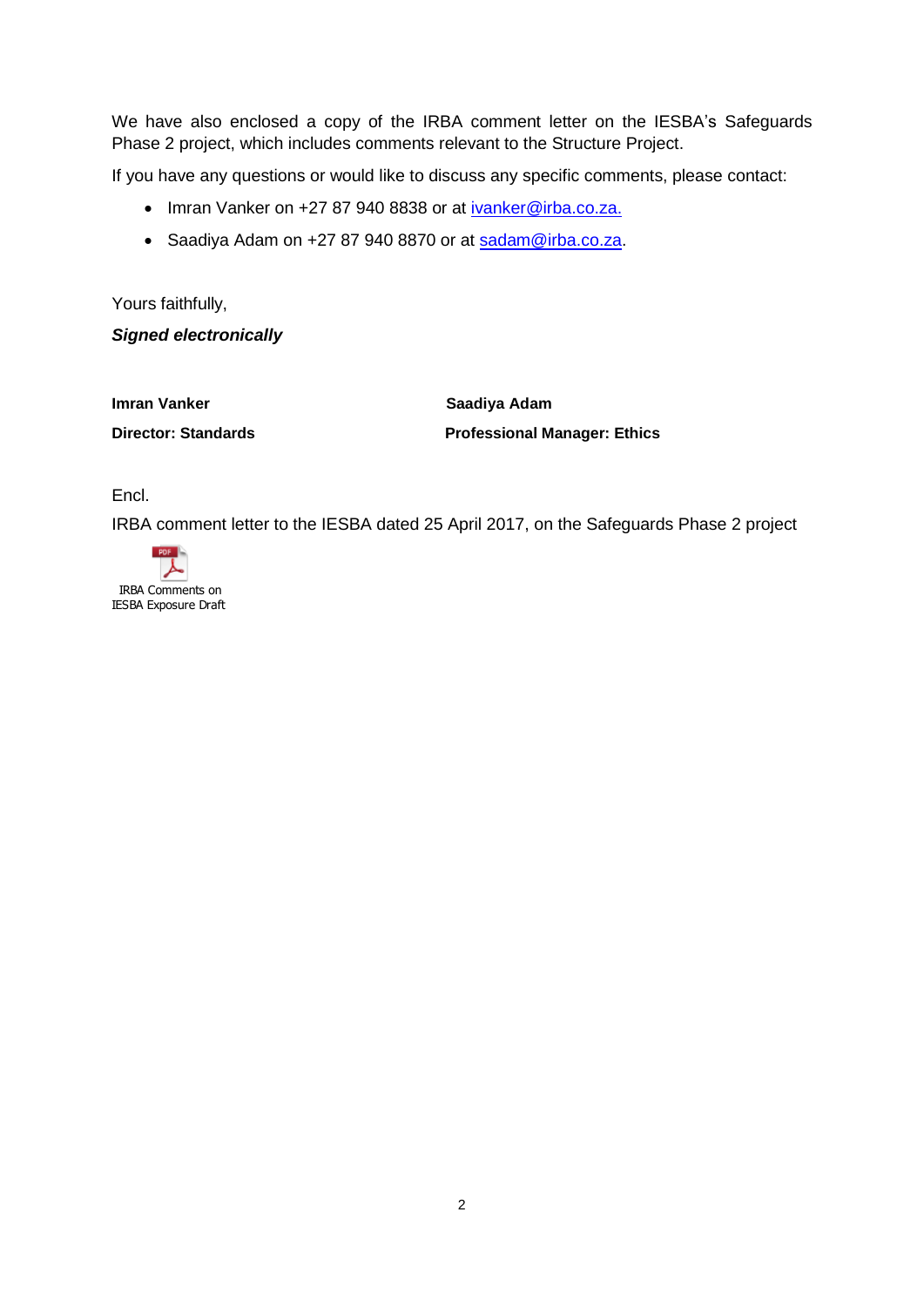## **A. Opening Comments**

- 1.1. The IRBA supports the IESBA's initiatives to improve understandability, enforceability and usability of the IESBA Code, thereby facilitating adoption, effective implementation and consistent application.
- 1.2. As a regulator of registered auditors, with a statutory objective to protect the public, we are concerned with the enforceability of the Code. Likewise, we support initiatives that create an enabling environment for registered auditors to apply the Code. We believe that the Code is imperative in protecting the public interest, thus support initiatives that promote ease in understanding the Code. The lack of enforceability of the Code may have a negative impact on the level of adoption of the Code in new jurisdictions.
- 1.3. While this exposure draft on the Code has been drafted in the context of professional accountants, our responses are provided in the context of registered auditors who perform audits, reviews and other assurance services.
- 1.4. We believe that the proposed restructured Code is an improvement on the extant Code. However, we believe that additional work outside the scope of this Structure Project may need to be undertaken to achieve the full objectives of this exposure draft. To facilitate understandability and usability of the Code, more specific requirements are needed, especially in relation to those sections which do not contain any requirements.
- 1.5. The IESBA could consider including a public sector perspective in the application material in the scope of the Code. This would be similar to the application material in the various International Auditing and Assurance Standards Board's (IAASB) International Standards on Auditing (ISAs) relating to "Considerations Specific to Public Sector Entities".
- 1.6. The IRBA comment letter on the IESBA Safeguards Phase 2 project (attached) should be considered, especially with respect to comments on the structure of the Code.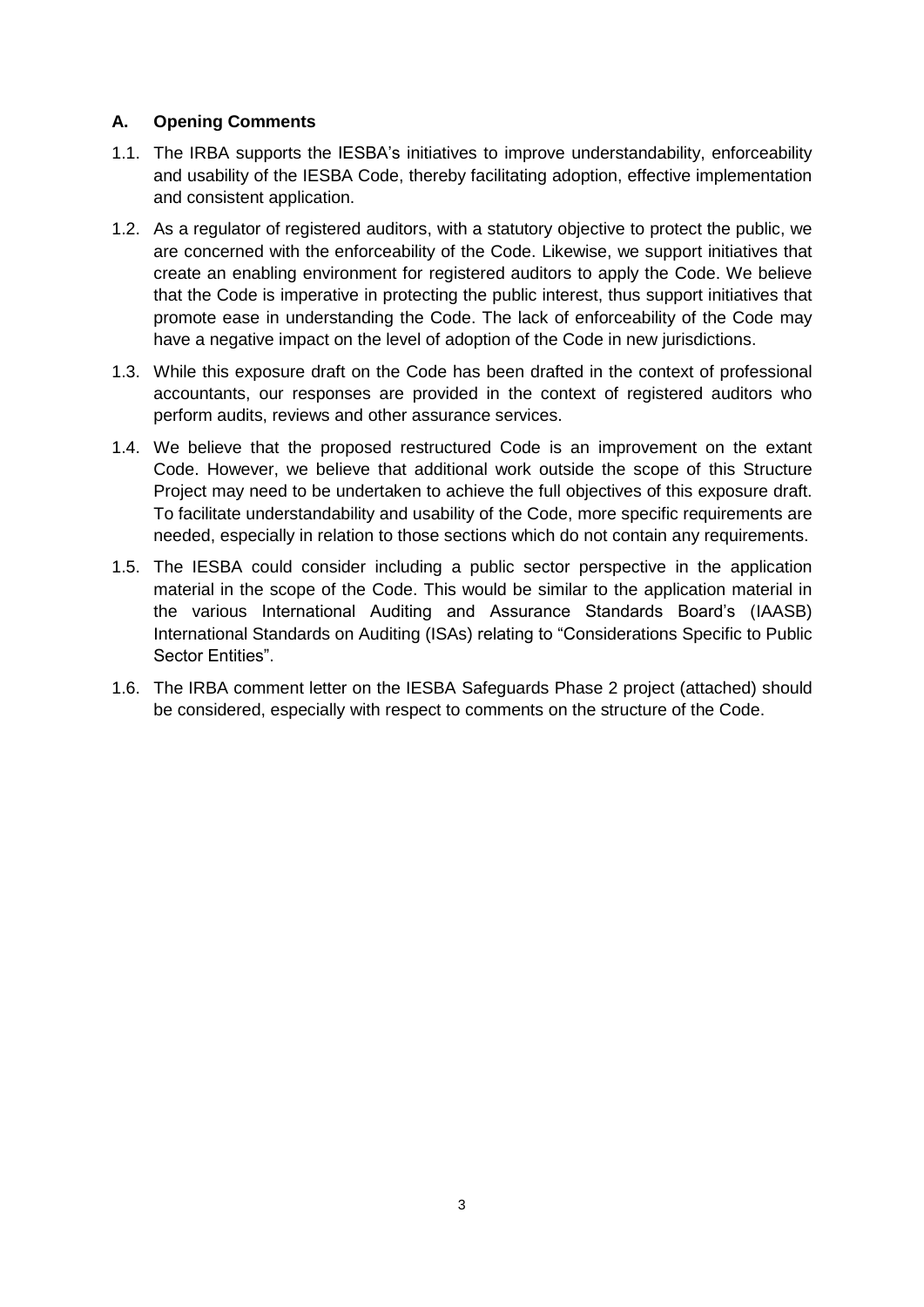#### **B. Request for Specific Comments and Responses**

- **1. Do you believe that the proposals in this ED have resulted in any unintended changes in meaning and if so, please explain why and suggest alternative wording.** 
	- **The provisions for Part C of the Extant Code, as revised in the close-off document for Part C Phase 1 (see Sections 200-270 in Chapter 1)?**
- 1.1. The IRBA has not adopted Part C of the extant Code, thus will not comment on this question.
	- **The NOCLAR provisions (see Sections 260 and 360 in Chapter 2)?**
- 1.2. The IRBA has not adopted Part C of the extant Code, thus will not comment on Section 260.

| <b>No</b>   | <b>Extant Code</b>                                                                                                                                                                                                                                         | <b>Restructured Code</b>                                                                                                                                                                                                                                                                                                                                                                                                                                                                                                                                                                          | <b>Comment</b>                                                                                                                                                                                                                                                                                                                                                                                                                                                                                                                                                                                               |
|-------------|------------------------------------------------------------------------------------------------------------------------------------------------------------------------------------------------------------------------------------------------------------|---------------------------------------------------------------------------------------------------------------------------------------------------------------------------------------------------------------------------------------------------------------------------------------------------------------------------------------------------------------------------------------------------------------------------------------------------------------------------------------------------------------------------------------------------------------------------------------------------|--------------------------------------------------------------------------------------------------------------------------------------------------------------------------------------------------------------------------------------------------------------------------------------------------------------------------------------------------------------------------------------------------------------------------------------------------------------------------------------------------------------------------------------------------------------------------------------------------------------|
| $\mathbf 1$ | S225.1<br>A professional accountant in<br>public practice may encounter<br>or be made aware of non-<br>compliance or suspect non-<br>compliance with laws<br>and<br>regulations in the course of<br>providing<br>professional<br>a<br>service to a client. | R360.5<br>The Professional Accountant<br>shall<br>apply<br>this<br>section<br>regardless of the nature of the<br>client, including whether or not<br>it is a public interest entity.<br>360.5 A1<br>professional<br>accountant<br>A<br>might encounter or be made<br>aware of non-compliance or<br>suspected<br>non-compliance<br>with laws and regulations in<br>the course of providing a<br>professional service to a client.<br>section<br>This<br>guides<br>the<br>accountant in assessing the<br>implications of the matter and<br>the possible courses of action<br>when responding to it. | repositioning of the<br>The<br>statement that the registered<br>auditor "may encounter or be<br>οf<br>made<br>aware<br>non-<br>compliance with laws and<br>regulations",<br>from<br>the<br>prominent<br>opening<br>paragraph to paragraph 5,<br>results<br>in the statement<br>losing its emphasis.<br><b>IESBA</b><br>Staff<br>the<br>In.<br><b>Frequently Asked Questions</b><br>on Responding to NOCLAR,<br>question 12 addresses the<br>auditor's<br>registered<br>responsibility<br>identify<br>to<br>NOCLAR.<br><b>The</b><br>restructured<br>Code<br>should do more to clarify the<br>responsibility. |
|             |                                                                                                                                                                                                                                                            |                                                                                                                                                                                                                                                                                                                                                                                                                                                                                                                                                                                                   |                                                                                                                                                                                                                                                                                                                                                                                                                                                                                                                                                                                                              |

1.3. Comments on specific paragraphs under Section 360 are as follows: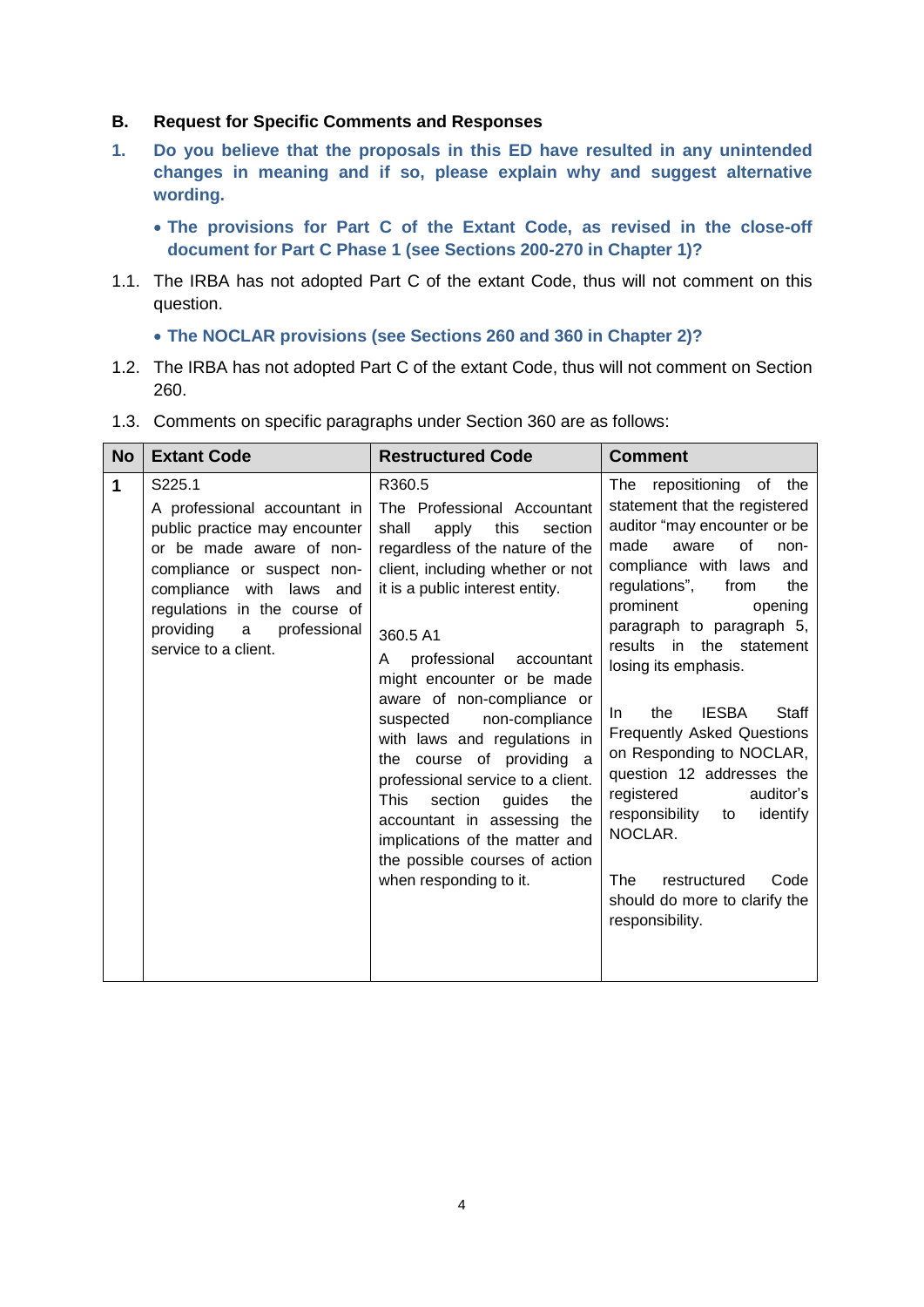| 2. | Not required. | R360.30                          | Editorial                 |
|----|---------------|----------------------------------|---------------------------|
|    |               | If the professional accountant   | The<br>word "accountants" |
|    |               | identified or suspects that non- | should be "accountant".   |
|    |               | compliance has occurred or       |                           |
|    |               | might occur, the accountant      |                           |
|    |               | shall discuss the matter with    |                           |
|    |               | the appropriate level<br>. of    |                           |
|    |               | management. If<br>the            |                           |
|    |               | accountant has access to         |                           |
|    |               | those charged<br>with            |                           |
|    |               | governance, the accountants      |                           |
|    |               | shall also discuss the matter    |                           |
|    |               | with them where appropriate.     |                           |

# **The revised provisions regarding long association (see Sections 540 and 940 in Chapter 3)?**

1.4. Comments on specific paragraphs under Section 540 are as follows:

| <b>No</b> | <b>Extant Code</b>                                             | <b>Restructured Code</b> | <b>Comment</b>                                                                                                                                                                                                                                                                              |
|-----------|----------------------------------------------------------------|--------------------------|---------------------------------------------------------------------------------------------------------------------------------------------------------------------------------------------------------------------------------------------------------------------------------------------|
| 1.        | The effective date on page 61 of the Structure Exposure Draft. |                          | This is not directly related to<br>the restructured Code. The<br>position of the effective date<br>at the end of this section is<br>unusual.                                                                                                                                                |
|           |                                                                |                          | When the final amendments<br>relating to Long Association<br>were released, we did not<br>envisage that this would be<br>the permanent position of<br>the effective date and would<br>recommend<br>a a<br>more<br>traditional placement of the<br>effective date at the end of<br>the Code. |

# **The provisions addressing restricted use reports in the extant Code (see Section 800 in Chapter 4)?**

1.5. No comment.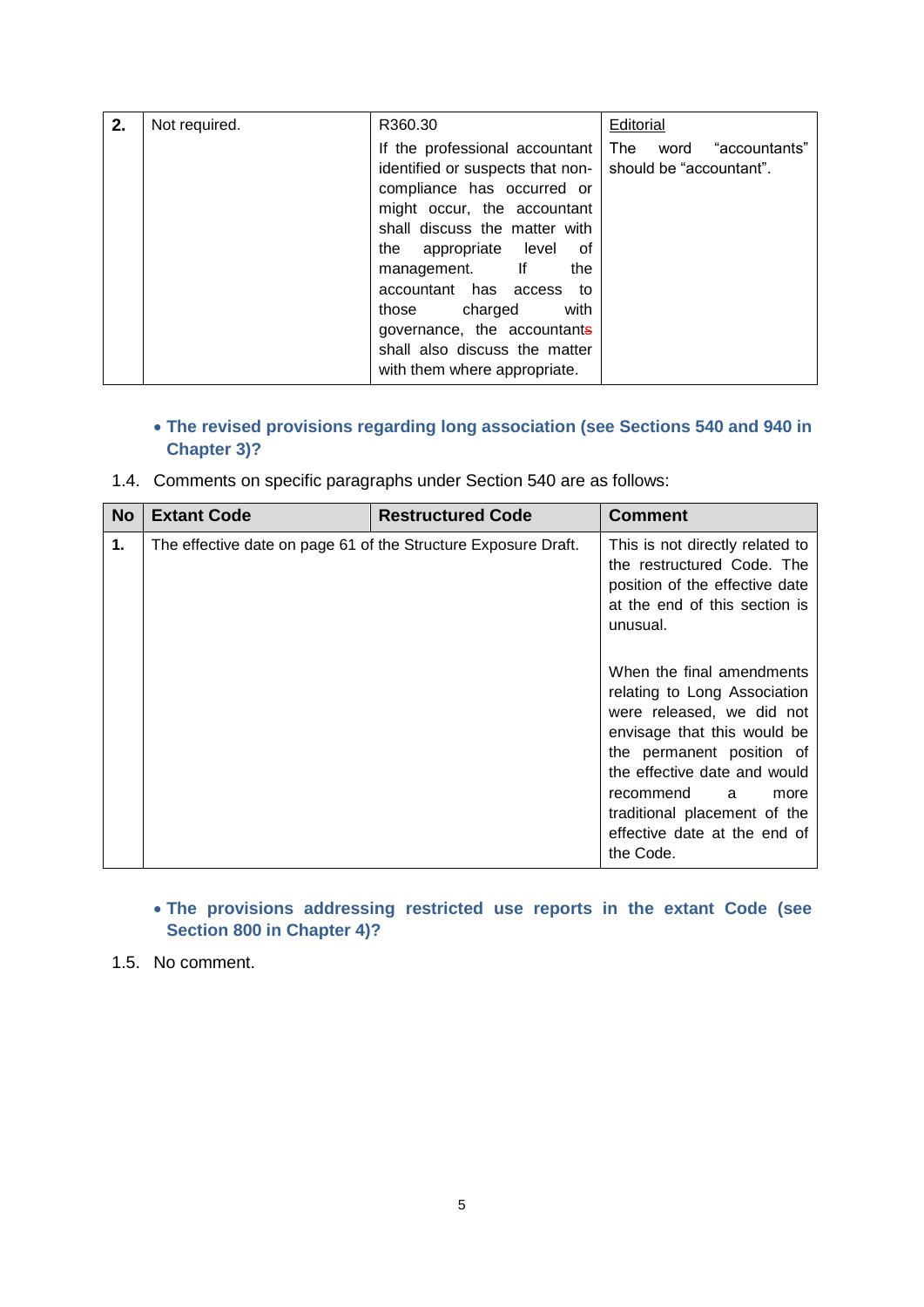#### **The provisions relating to independence for other assurance engagements (Part 4B in Chapter 5)?**

1.6. Comments on specific paragraphs under Section 900 are as follows:

| <b>No</b>      | <b>Extant Code</b>                                                                                                                                                                                                                                                                                                                                                                                                                                                                                                                                                                                                                                                                                                                                                                                                                                                                                                                                 | <b>Restructured Code</b>                                                                                                                                                                                                                                                                                                                                                                                                                                                                                                                                                                                                                                                                                                                              | <b>Comment</b>                                                                                                                                                                                                                                                                                                                                                                   |
|----------------|----------------------------------------------------------------------------------------------------------------------------------------------------------------------------------------------------------------------------------------------------------------------------------------------------------------------------------------------------------------------------------------------------------------------------------------------------------------------------------------------------------------------------------------------------------------------------------------------------------------------------------------------------------------------------------------------------------------------------------------------------------------------------------------------------------------------------------------------------------------------------------------------------------------------------------------------------|-------------------------------------------------------------------------------------------------------------------------------------------------------------------------------------------------------------------------------------------------------------------------------------------------------------------------------------------------------------------------------------------------------------------------------------------------------------------------------------------------------------------------------------------------------------------------------------------------------------------------------------------------------------------------------------------------------------------------------------------------------|----------------------------------------------------------------------------------------------------------------------------------------------------------------------------------------------------------------------------------------------------------------------------------------------------------------------------------------------------------------------------------|
| $\mathbf{1}$   | 291.7<br>Many different circumstances,<br>combinations<br>of<br>or<br>circumstances,<br>be<br>may<br>relevant in assessing threats<br>independence.<br>It<br>is<br>to<br>impossible to define every<br>situation that creates threats<br>independence and<br>to<br>to<br>specify the appropriate action.<br>Therefore,<br>this<br>Code<br>establishes<br>conceptual<br>a<br>framework that requires firms<br>and members of assurance<br>teams to identify, evaluate,<br>address<br>threats<br>and<br>to<br>The<br>independence.<br>framework<br>conceptual<br>approach assists professional<br>accountants in public practice<br>in complying with the ethical<br>requirements in this Code. It<br>accommodates<br>many<br>variations in circumstances<br>that<br>create<br>threats<br>to<br>independence and can deter a<br>professional accountant from<br>concluding that a situation is<br>permitted if it is not specifically<br>prohibited. | 900.6<br>Part 4B describes facts and<br>circumstances,<br>including<br>activities.<br>professional<br>interests and relationships that<br>create or might create threats<br>to independence. Firms are<br>required<br>the<br>to<br>apply<br>conceptual<br>framework<br>to<br>threats to independence as<br>well as to threats to<br>the<br>fundamental principles that are<br>linked to independence. Part<br>4B describes potential threats,<br>and safeguards and other<br>that<br>might<br>actions<br>be<br>appropriate to address any<br>such threats. It also identifies<br>some situations where the<br>threats cannot be eliminated<br>and<br>there<br>can<br>be<br>no<br>the<br>safeguards<br>reduce<br>to<br>threats to an acceptable level. | The level of responsibility<br>has dropped the reference to<br>engagement team. However,<br>under extant Section 291.7,<br>of<br>those<br>some<br>responsibilities are at the<br>of<br>"members<br>assurance<br>engagement teams" level, or<br>"members<br>of<br>assurance<br>teams" level. This would be<br>considered a change that is<br>outside the scope of the<br>project. |
| $\overline{2}$ | 291.17<br>Also, a determination shall be<br>made as to whether threats to<br>independence are created by<br>relationships with individuals<br>at the client in a position to<br>exert significant influence over<br>the subject matter of the<br>engagement.                                                                                                                                                                                                                                                                                                                                                                                                                                                                                                                                                                                                                                                                                       | R900.19<br>b) The firm shall apply the<br>conceptual framework set out<br>in Section 120 to relationships<br>with individuals at the client in<br>a position to exert significant<br>influence over the subject<br>matter of the engagement.                                                                                                                                                                                                                                                                                                                                                                                                                                                                                                          | The level of responsibility<br>has dropped the reference to<br>engagement<br><b>This</b><br>team.<br>would<br>considered<br>be<br>a<br>change that is outside the<br>scope of the project.                                                                                                                                                                                       |

## **2. Do you believe that the proposals are consistent with the key elements of the restructuring as described in Section III of this Explanatory Memorandum?**

- 2.1. Yes. The proposed amendments are an improvement to the extant Code. Additionally, the comments on Phase 1 of the IESBA Project on improving the Structure of the Code have been adequately considered in the Basis of Agreement.
- 2.2. The clarity and readability of the recently released final amendments relating to Long Association of Personnel with Audit and Assurance Clients and Responding to Noncompliance with Laws and Regulation have been improved under the restructured Code. The restructured format allows for easier recognition of requirements and application material.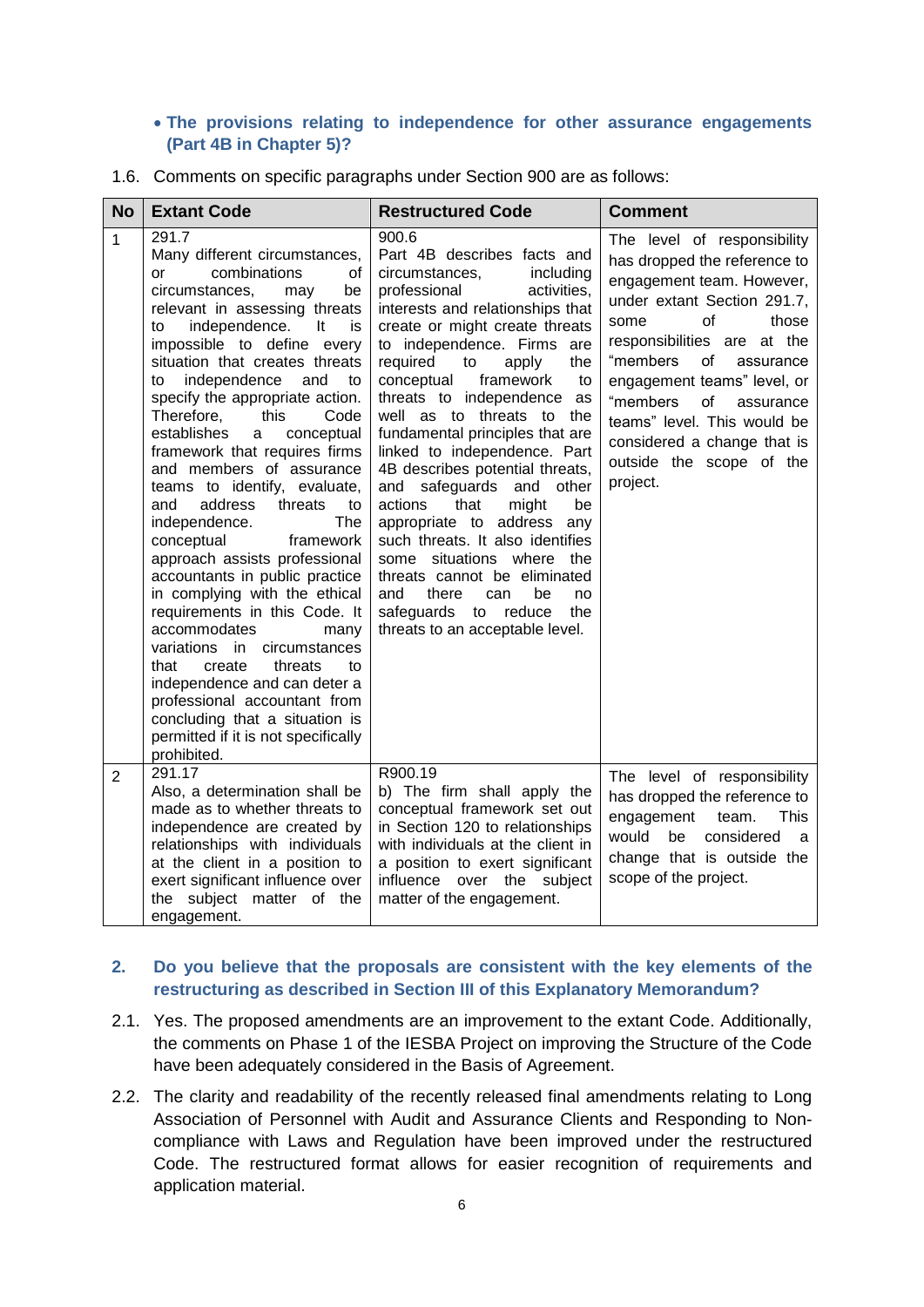- 2.3. However, the restructure does not address clarifications required by detailed Staff Published Frequently Asked Questions on both these topics. In the future, more effort should be placed on clarifying important concepts in the body of the Code, rather than in the Staff Frequently Asked Questions.
- 2.4. The reorganisation of the Code is welcomed. Hopefully, this will result in less renumbering of the paragraphs in the future, as independence sections are at the end of the Code.
- 2.5. We are unsure whether the retitling of the independence section to *International Independence Standards* (IIS) serves much purpose, as the format of the independence section is still the same.
- 2.6. We appreciate the effort that has been made to make sentences shorter and less complex. However, sections 540 and 940 on Long Association of Personnel with Audit and Assurance Client are still confusing. While we appreciate that this is a rather complex topic, we encourage the Board to spend more time simplifying the layout, e.g. the additional cross referencing between paragraphs is unhelpful.
- 2.7. While there has been increased clarity regarding responsibility, we note that there have been certain unintended changes between firm and network firm. We make detailed reference to these in the IRBA Comment Letter on Safeguards Phase 2.
- **3. Respondents are asked for any comments on the conforming amendments arising from the Safeguards Project.** (Comments on those conforming amendments are requested by April 25, 2017 as part of a response to Safeguards ED-2.)
- 3.1. Please refer to the attached IRBA comment letter relating to Safeguards Phase 2, which details certain conforming amendments to the restructured Code that may require editing.
- **4. Do you agree with the proposed effective dates for the restructured Code? If not, please explain why not.**
- 4.1. We agree with the proposed effective date of the restructured Code.
- 4.2. We would further caution against delaying the effective date. A delay in the effective date may lead to the question of the relevance and appropriateness of important recent amendments to the Code, for example, Long Association of Audit and Assurance Personnel.

## **C. Request for General Comments**

- **5. (a) Small and Medium Practices (SMPs) – The IESBA invites comments regarding the impact of the proposed changes for SMPs.**
- 5.1. A big barrier faced by SMPs in complying fully with the Code is in understanding its requirements. Some users, especially those registered auditors whose first language is not English, experience difficulty in understanding the Code because of its complexity of language and construction.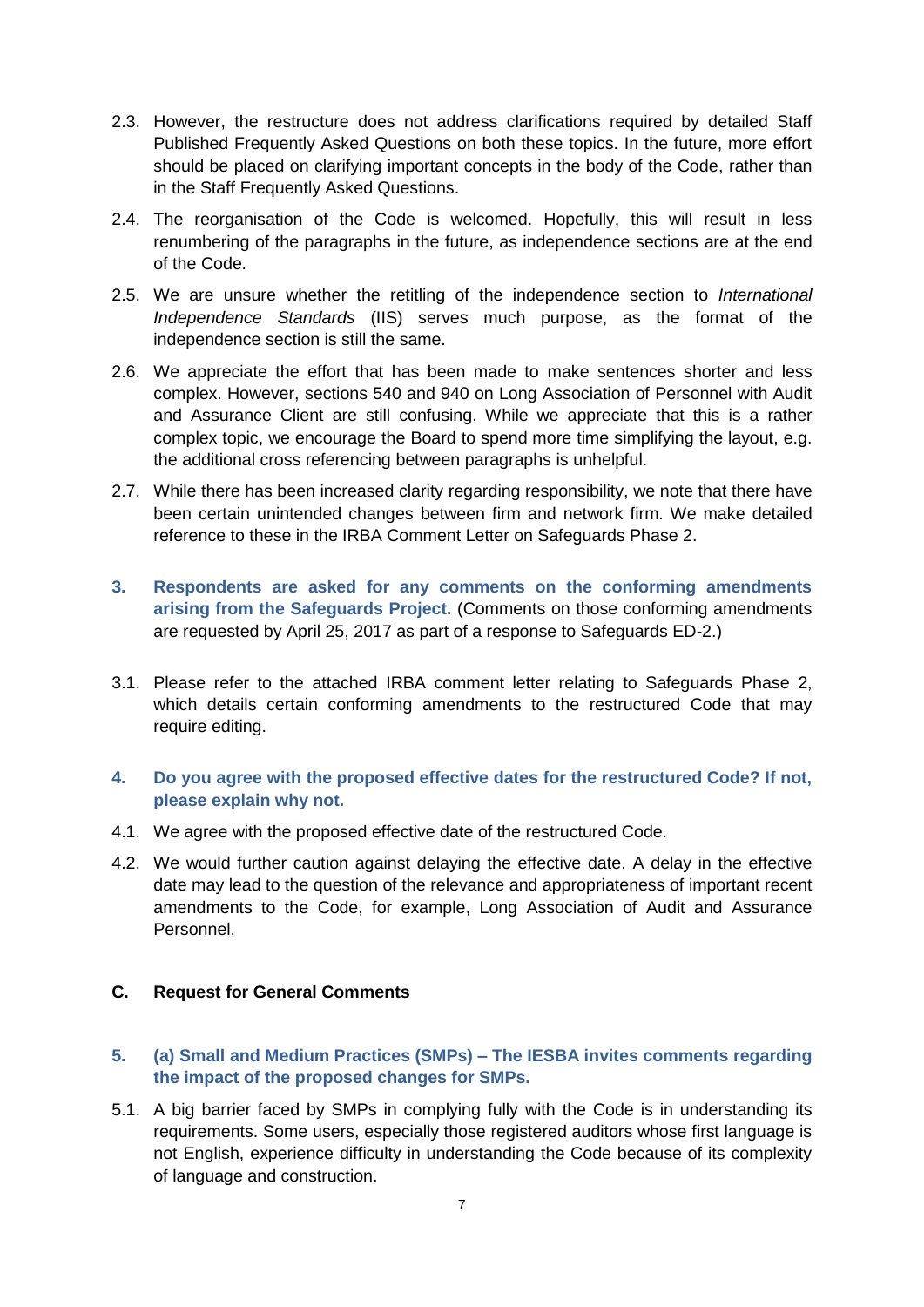- 5.2. The introduction of the Guide to the Code and the differentiation between requirements and application material help make the Code clearer, easier to understand and will hopefully facilitate implementation of the Code.
- 5.3. The introduction of requirements alongside a principle-based Code will be welcomed by SMPs as this will allow for scalability in differently sized practices.
- 5.4. The lack of clarity on some important concepts in the extant Code as well as the restructured Code, e.g. the detail on documentation requirements, could make it especially difficult for SMPs as additional time and resources would be required for them to comply.
- **6. (b) Developing Nations—Recognizing that many developing nations have adopted or are in the process of adopting the Code, the IESBA invites respondents from these nations to comment on the proposals, and in particular, on any foreseeable difficulties in applying them in their environment.**
- 6.1. In environments where the IAASB pronouncements and the Code have been adopted relatively recently, the need for clarity within the Code is of utmost importance. In developing nations, the limited experience of practitioners, standard-setters and regulators in the application of the Code makes the need for a clear structure and enforceability of the Code paramount. As such, we believe that further efforts can be made by the IESBA to achieve clarity and enforceability of the Code, e.g. clarification on the application of materiality in the Code.
- **7. (c) Translations—Recognizing that many respondents may intend to translate the final pronouncement for adoption in their environments, the IESBA welcomes comment on potential translation issues respondents may note in reviewing the proposals.**
- 7.1. No comment.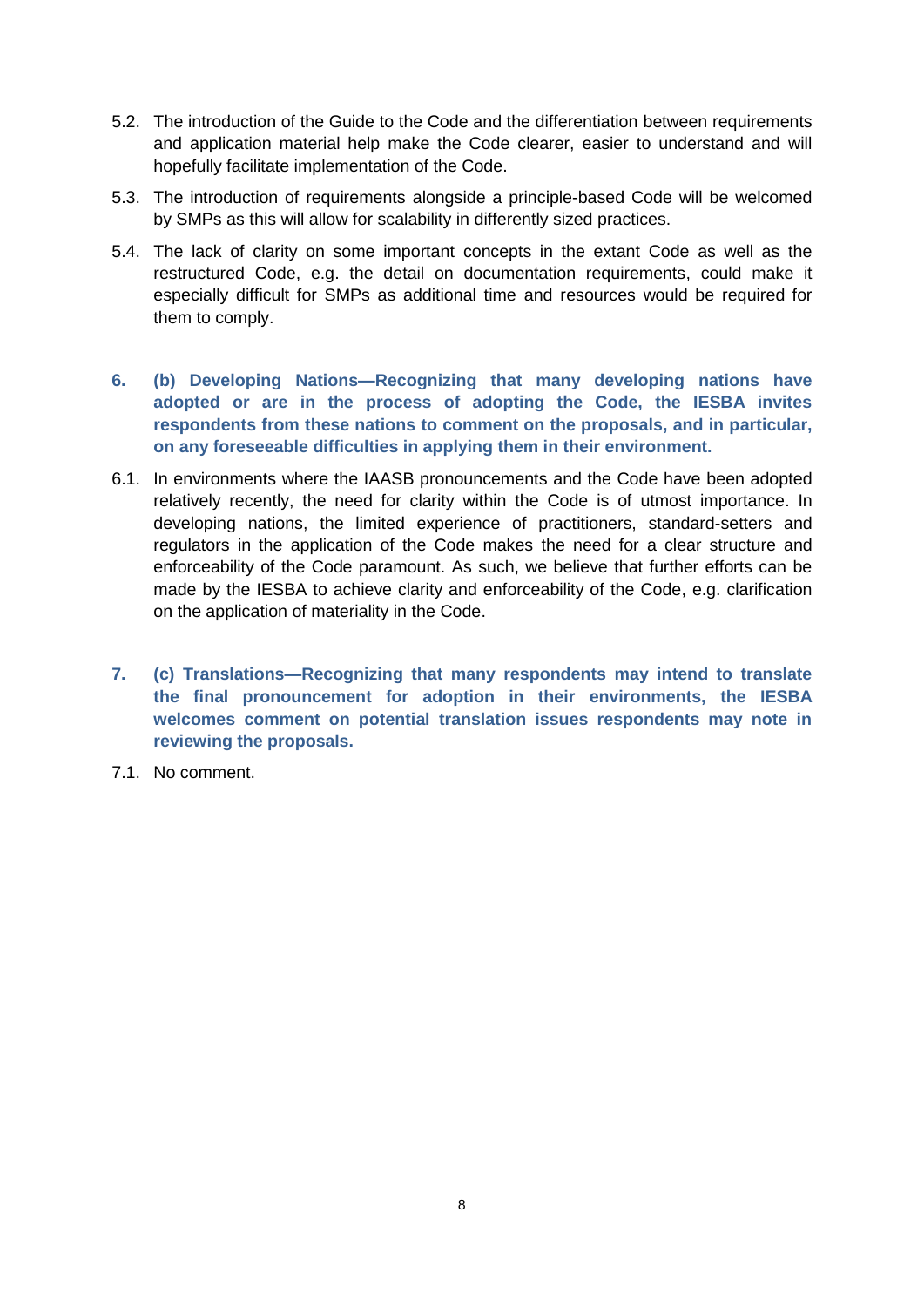# **D. Appendix A: Additional Comments on the Restructured Code**

|                | <b>Extant Code</b>                                                                                                                                                                                                                                                                                                                                                                                                                                                                                                                                                                                                                                                                                                                                                                                                                | <b>Restructured Code</b>                                                                                                                                                                                                                                                                                                                                                                                                                                                                                                                                                                                                                                                                                                                                                                                                                                                                                                                     | <b>Comment</b>                                                                                                                             |
|----------------|-----------------------------------------------------------------------------------------------------------------------------------------------------------------------------------------------------------------------------------------------------------------------------------------------------------------------------------------------------------------------------------------------------------------------------------------------------------------------------------------------------------------------------------------------------------------------------------------------------------------------------------------------------------------------------------------------------------------------------------------------------------------------------------------------------------------------------------|----------------------------------------------------------------------------------------------------------------------------------------------------------------------------------------------------------------------------------------------------------------------------------------------------------------------------------------------------------------------------------------------------------------------------------------------------------------------------------------------------------------------------------------------------------------------------------------------------------------------------------------------------------------------------------------------------------------------------------------------------------------------------------------------------------------------------------------------------------------------------------------------------------------------------------------------|--------------------------------------------------------------------------------------------------------------------------------------------|
|                | 100.20<br>When initiating either a formal or informal conflict<br>resolution process, the following factors, either individually<br>or together with other factors, may be relevant to the<br>resolution process:<br>(a) Relevant facts;<br>(b) Ethical issues involved;<br>(c) Fundamental principles related to the matter in<br>question;<br>(d) Established internal procedures; and<br>(e) Alternative courses of action.<br>Having considered the relevant factors, a professional<br>accountant shall determine the appropriate course of<br>action, weighing the consequences of each possible<br>course of action. If the matter remains unresolved, the<br>professional accountant may wish to consult with other<br>appropriate persons within the firm or employing<br>organization for help in obtaining resolution. | 110.3 A1<br>A professional accountant might face a situation in<br>which complying with one fundamental principle<br>conflicts with complying with one or more other<br>fundamental principles. In such a situation, the<br>accountant might consider consulting, on an<br>anonymous basis if necessary, with:<br>• Others within the firm or employing organization.<br>• Those charged with governance.<br>• A professional body.<br>• A regulator.<br>• Legal counsel.<br>However, such consultation does not relieve the<br>accountant from the responsibility to exercise<br>professional judgment to resolve the conflict or, if<br>necessary and unless prohibited by law,<br>disassociate from the matter creating the conflict.<br>110.3 A2<br>The professional accountant is encouraged to<br>document the substance of the issue, the details<br>of any discussions, the decisions made and the<br>rationale for those decisions. | Paragraphs 110.3 A1-110.3 A2<br>replace extant paragraphs<br>100.19-100.24.<br>Conflict resolution process seems<br>to have been excluded. |
| $\overline{2}$ | 210.1<br><b>NOCLAR</b><br>Before accepting a new client relationship, a professional<br>accountant in public practice shall determine whether<br>acceptance would create any threats to compliance with<br>the fundamental principles. Potential threats to integrity or<br>professional behaviour may be created from, for example,                                                                                                                                                                                                                                                                                                                                                                                                                                                                                              | 320.2<br>The acceptance of a new client or engagement or<br>changes in circumstances or changes in<br>circumstances in an existing engagement might<br>create self-interest threats.<br>320.4 A1 In some circumstances, acceptance of a<br>new client relationship might create threats to                                                                                                                                                                                                                                                                                                                                                                                                                                                                                                                                                                                                                                                   | 320.4A1 should have been written<br>as a requirement.                                                                                      |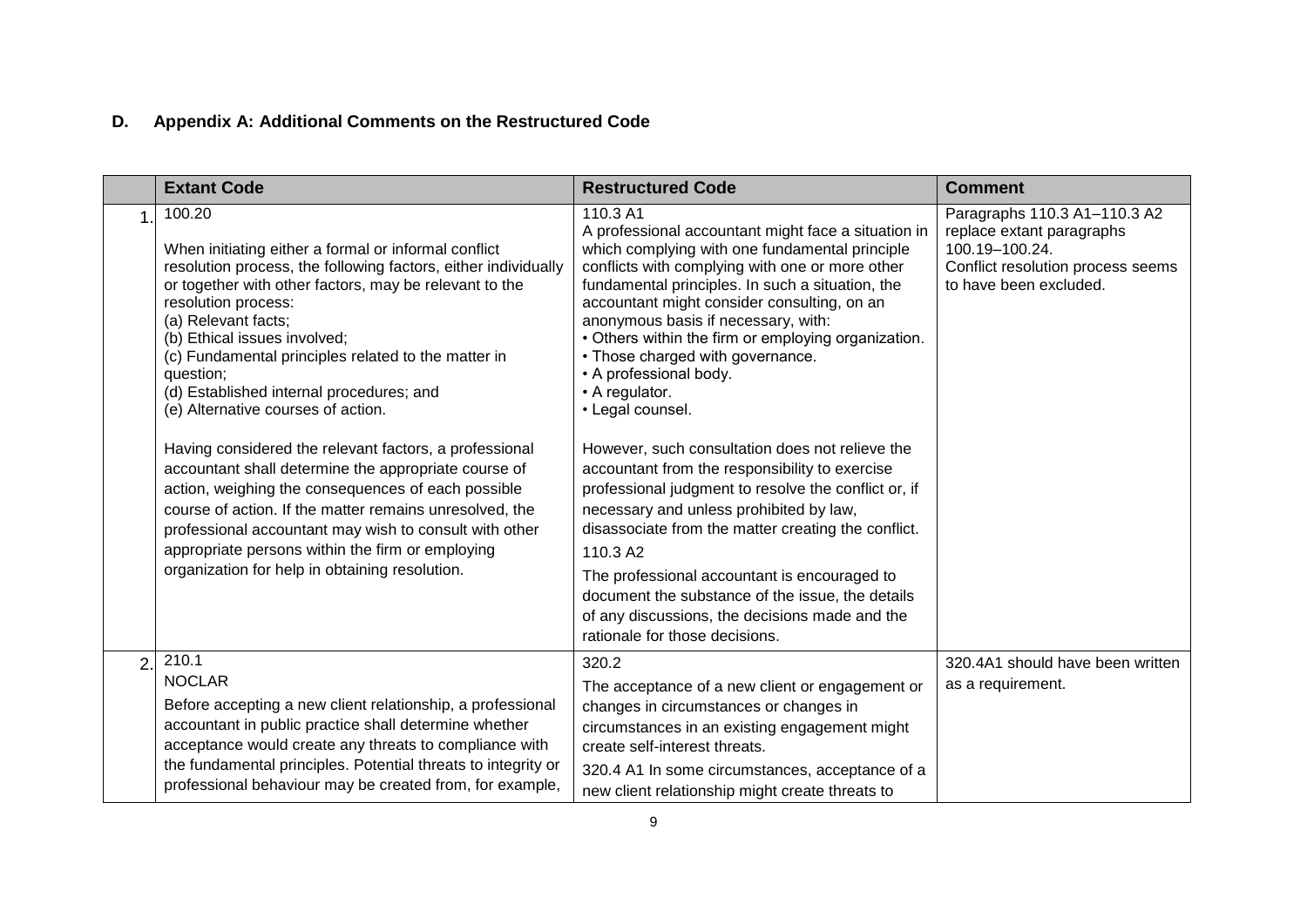|    | <b>Extant Code</b>                                                                                                                                                                                                                                                                                                                                                                                                                                                                                                                                                                                                                                                                                                                                                                              | <b>Restructured Code</b>                                                                                                                                                                                                                                                                                                                                                                                                                                                  | <b>Comment</b>                                                                                                                      |
|----|-------------------------------------------------------------------------------------------------------------------------------------------------------------------------------------------------------------------------------------------------------------------------------------------------------------------------------------------------------------------------------------------------------------------------------------------------------------------------------------------------------------------------------------------------------------------------------------------------------------------------------------------------------------------------------------------------------------------------------------------------------------------------------------------------|---------------------------------------------------------------------------------------------------------------------------------------------------------------------------------------------------------------------------------------------------------------------------------------------------------------------------------------------------------------------------------------------------------------------------------------------------------------------------|-------------------------------------------------------------------------------------------------------------------------------------|
|    | issues associated with the client (its owners, management<br>or activities) that, if known, could threaten compliance with<br>the fundamental principles. These include, for example,<br>client involvement in illegal activities (such as money<br>laundering), dishonesty, questionable financial reporting<br>practices or other unethical behaviour.                                                                                                                                                                                                                                                                                                                                                                                                                                        | compliance with the principles of integrity or<br>professional behaviour. This might arise, for<br>example, from questionable issues associated<br>with the client (its owners, management or<br>activities). Issues that, if known, might create such<br>threats include client involvement in illegal<br>activities, dishonesty, questionable financial<br>reporting practices or other unethical behaviour.                                                            |                                                                                                                                     |
| 3. | 290.1<br>This section addresses the independence requirements<br>for audit engagements and review engagements, which<br>are assurance engagements in which a professional<br>accountant in public practice expresses a conclusion on<br>financial statements. Such engagements comprise audit<br>and review engagements to report on a complete set of<br>financial statements and a single financial statement.                                                                                                                                                                                                                                                                                                                                                                                | 400.6<br>When performing audit engagements, the Code<br>requires firms to comply with the fundamental<br>principles and be independent. Part 4A sets out<br>specific requirements and application material on<br>how to apply the conceptual framework to<br>maintain independence when performing such<br>engagements. The conceptual framework set out<br>in Section 120 applies to independence as it does<br>to the fundamental principles set out in Section<br>110. | Should this not be referring to<br>audit and review? This paragraph<br>is before the explanation that the<br>audit includes review. |
|    | 290.14<br>To enhance their ability to provide professional services,<br>firms frequently form large structures with other firms and<br>entities. Whether this larger structure creates a network<br>depends on the particular facts and circumstances and<br>does not depend on whether the firms and entities are<br>legally separate and distinct. For example, a larger<br>structure may be aimed only at facilitating the referral of<br>work, which in itself does not meet the criteria necessary<br>to constitute a network. Alternatively, a larger structure<br>might be such that it is aimed at co-operation and the<br>firms share a common brand name, a common system of<br>quality control, or significant professional resources and<br>consequently is deemed to be a network. | 400.53 A1<br>There might be other arrangements between firms<br>and entities within a larger structure that constitute<br>a network in addition to those arrangements set<br>out in paragraph R400.53. However, a larger<br>structure might be aimed only at facilitating the<br>referral of work, which in itself does not meet the<br>criteria necessary to constitute a network.                                                                                       | It appears that an example has<br>been removed. Was this<br>deliberate?                                                             |